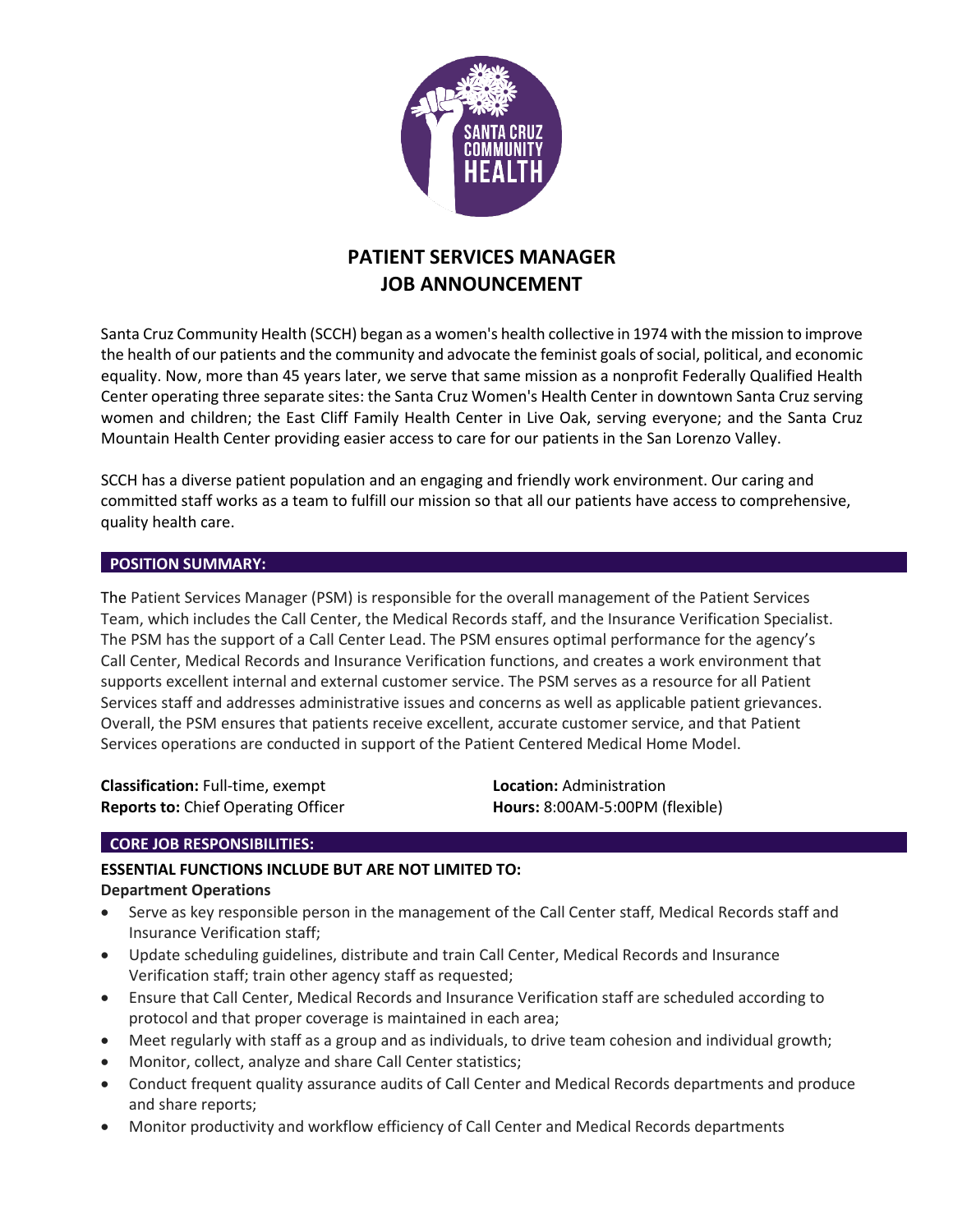- Study and standardize procedures to improve staff efficiency;
- Address applicable patient complaints and grievances;
- Recommend and apply corrective actions to address complaints and grievances;
- Maintain current understanding of clinic operations and procedures at all sites;
- Work across clinic leadership to ensure standardization of applicable policies and procedures;
- Collaborate with colleagues to drive quality and process improvement techniques throughout the organization utilizing data tracking tools (e.g. Tableau, Call Center Manager) to support and drive improvement;
- Gather performance data and participate in the design and implementation of new workflows;
- Support process standardization and improvement activities through use of evidence-based systems change practices (e.g. PDSA cycles), working with other SCCH leaders, and providing staff training;
- Ensure the protection of individually identifiable health information per HIPAA regulations;
- Attend and/or prepare for meetings, participate in organization committees, and attend assigned trainings.

# **Team Management & Development**

- To ensure optimum flow and patient satisfaction, support Lead to develop and maintain staff schedule in Call Center; develop and maintain staff schedules for Medical Records Department;
- Assess and approve overtime as needed;
- Provide mentoring and coaching for direct reports and provide consistent coaching and feedback to staff through one-on-one meetings;
- Facilitate regular team meetings;
- Develop and maintain positive, patient-centered culture;
- Maintain collaboration and cohesion among staff and resolve internal grievances;
- Obtain leadership approval for new staff positions and manage recruitment needs, including hiring, training, and staff development;
- Participate in development of training strategies to assure staff knowledge, for example: working knowledge of policies and procedures, technical skills proficiency, and understanding of organization's culture;
- Maintain oversight of staff schedules, manage PTO requests, and approve timecards;
- Manage team performance, holding staff accountable for complying with policies, procedures, guidelines, workflows, etc., including introducing corrective action if necessary.

## **CORE SUPERVISORY RESPONSIBILITIES:**

## **Leadership:**

- Supervise, manage, and direct Medical Records and Insurance Verification staff. Supervise, manage, and direct Call Center staff, with day-to-day support from Call Center Lead;
- Appropriately use decision-making tools such as Consent Decision-Making and written Proposals and Memos to convey recommendations for decisions;
- Create opportunities and produce results through delegation and staff empowerment.

# **Employee Development & Career Path Planning:**

- Plan, define and set SMART goals with direct reports and create learning and coaching opportunities to support career plan development;
- Manage performance measurement process including 1:1 meetings and annual reviews consistent with SCCH-wide standards;
- Oversee Rewards & Recognition and Staff Development & Training budgets and make recommendations for use of these funds.